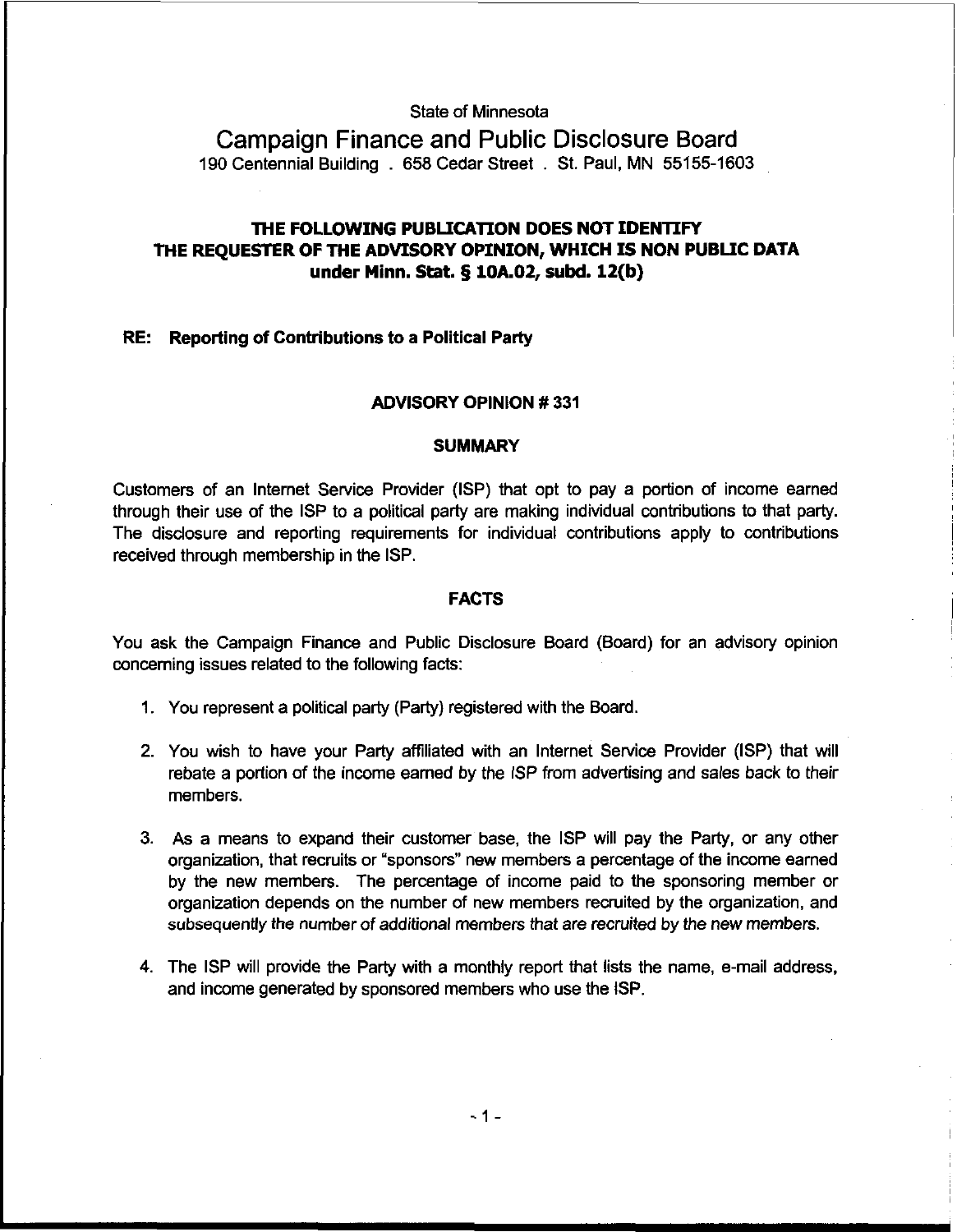- 5. The ISP will track memberships, collect revenue from sales and advertising, calculate income earned by sponsoring members and organizations, and make payments to qualifying members.
- 6. The Party recognizes that specific federal and state laws apply to the promotion of referral or chain referral sales. The Party is not asking the Board to issue an opinion on the business plan of the provider, or in specific on the relevance of Minnesota Statutes 325F.69 to the referral method of recruiting new members to the ISP.

You have asked if your Party may join the ISP with the goal of using the revenue generated by ISP members as a means of party fundraising. The Board has determined that your request is composed of three separate issues.

## ISSUE ONE

Does money received by the Party from the ISP represent contributions from individuals, or is the ISP compensating the Party for generating membership for the ISP?

# OPINION

Individual members may join the ISP and refer their membership to any number of organizations or individuals, or may join the ISP without a referral. A member will not receive any additional benefits from using the Party as a referral. The Board concludes from this that members who join the ISP voluntarily elect to have a portion of the income they earn given to their sponsoring organization. Therefore, the Board view is that income received from a sponsored member is a contribution from that individual. The role of the ISP is to deduct and forward contributions to the Party from the earnings of individual members.

## ISSUE TWO

Does the administrative cost and overhead of the ISP represent a prohibited corporate contribution to the Party?

# OPINION

The statutory prohibition on most corporate contributions to candidates and political parties is contained in Minnesota Statutes 21 18.15. The authority of the Board to interpret statutes is limited to Chapter **10A.** The Board's duty is to inform its clients of the existence of the statute, and its regulation of corporate contributions. Therefore, the Board cannot advise whether administrative costs provided by the ISP are a prohibited corporate contribution to the Party.

# ISSUE THREE

How should the Party report contributions received through the ISP to the Board?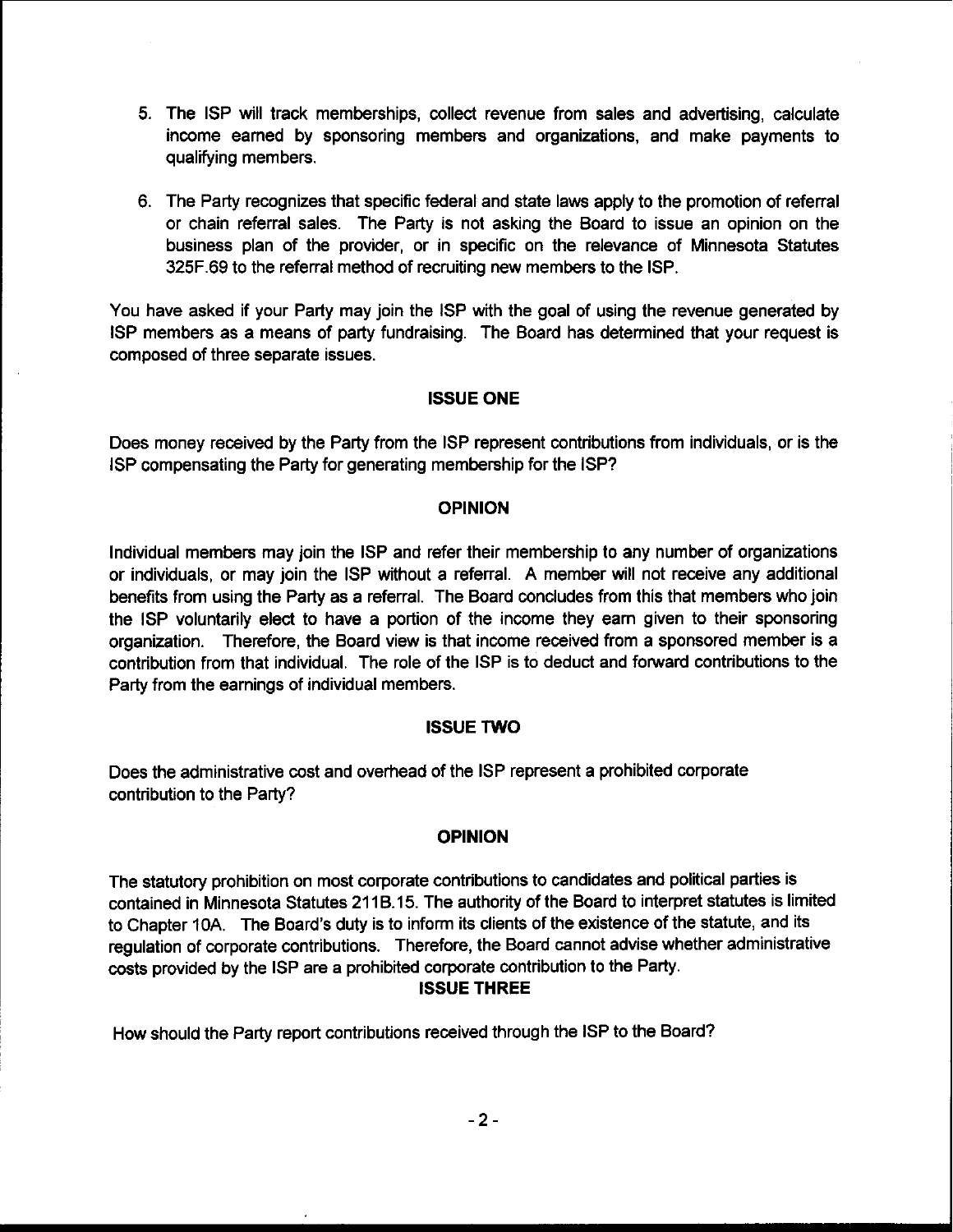#### **OPINION**

ISP members who in aggregate contribute to the Party no more than \$100 of their earnings within a calendar vear are reported to the Board as un-itemized contributions. ISP members who in aggregate contribute to the Party more than \$100 in a calendar year are reported to the Board as itemized contributions. Itemized contributions are reported by disclosing the date and amount of each contribution, along with the contributor's name, address, and employment information. (Minnesota Statutes 10A. 13 and 10A.20).

The Board notes that if the Party cannot convince the ISP member to provide the Party with their address the entire amount of the contribution is classified as an anonymous contribution. Anonvmous contributions must be forwarded to the Board for deposit in the General Account of the State Election Fund. If employment information cannot be obtained for contributors of over \$100, the Party will be in violation of reporting requirements for that contribution and may need to return the contribution to the ISP member.

### **CAVEAT**

The Board 's opinion is limited to defining the revenue received through Party membership in the ISP as contributions from individuals, and providing guidance on how such contributions must be reported to the Board. The request presents potential issues that may be within the jurisdiction of the federal government and or other Minnesota Statutes. The Board expresses no opinion on whether the business plan of the ISP complies with relevant requirements on commerce and consumer protection. Additionally, the Board cannot provide an opinion on subjects regulated by Minnesota Statutes Chapters 211A and 211B, in specific the Board offers no opinion on whether the ISP is providing a corporate contribution to the Party.

In correspondence with the Board, the Party asked for guidance on the form of the disclaimer the Party should use in notifying new referrals that they are contributing to a political party. This question is outside of the scope of Chapter 10A. The Board suggests that the Party refer this issue to its legal council.

Issued:  $\mathcal{L}\rho$  25, 200

Doug Kelley Chair Campaign Finance and Public Disclosure Board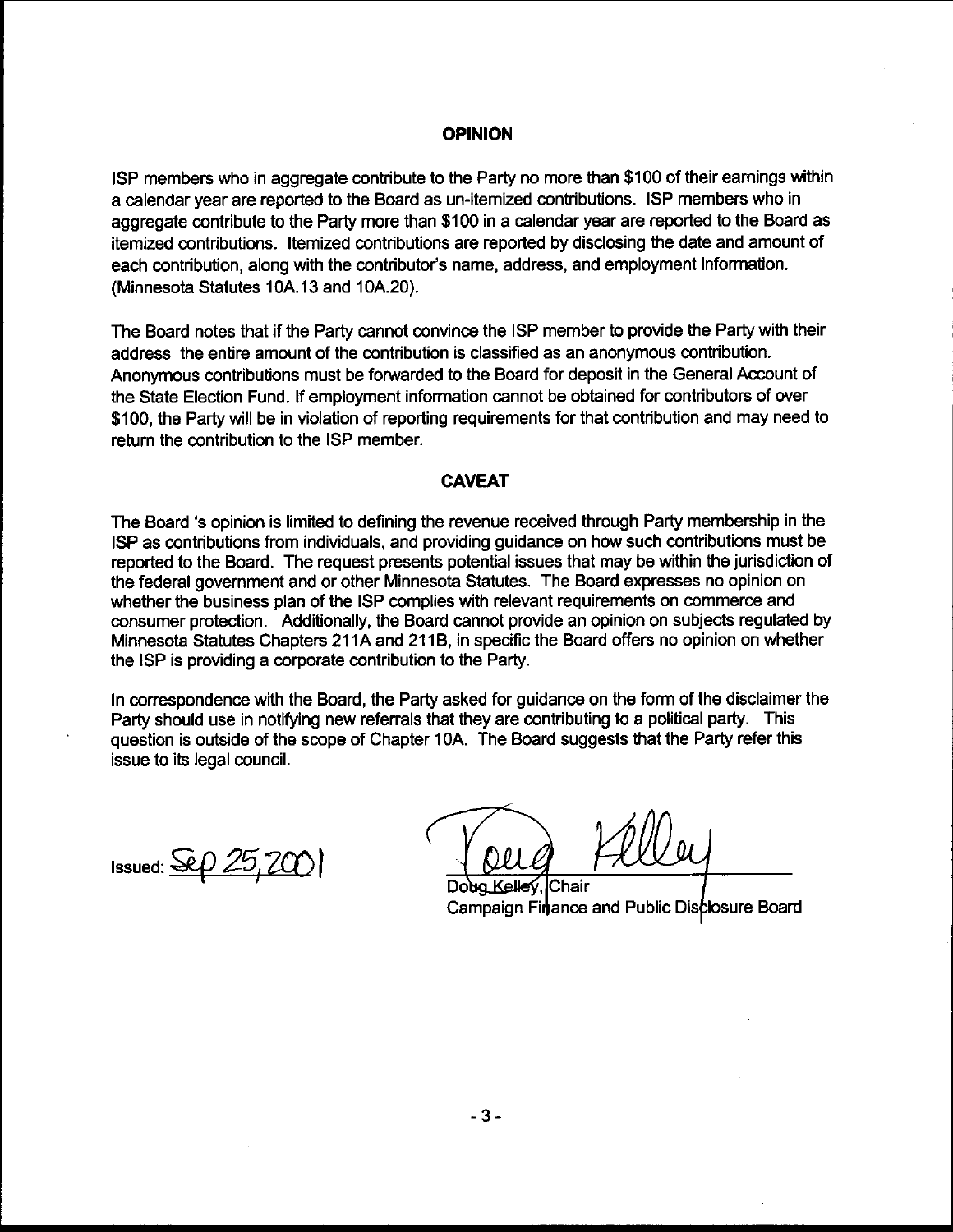### CITED STATUTES

### 10A.13 ACCOUNTS THAT MUST BE KEPT.

Subdivision 1. Accounts; penalty. The treasurer of a political committee, political fund, principal campaign committee, or party unit must keep an account of:

(1) the sum of all contributions, except any donation in kind valued at \$20 or less, made to the committee, fund, or party unit;

(2) the name and address of each source of a contribution made to the committee, fund, or party unit in excess of \$20, together with the date and amount of each;

(3) each expenditure made by the committee, fund, or party unit, together with the date and amount;

(4) each approved expenditure made on behalf of the committee, fund, or party unit, together with the date and amount; and

(5) the name and address of each political committee, political fund, principal campaign committee, or party unit to which contributions in excess of \$20 have been made, together with the date and amount.

Any individual who knowingly violates this subdivision is guilty of a misdemeanor,

Subd. 2. Receipts. The treasurer must obtain a receipted bill, stating the particulars, for every expenditure over \$100 made by, or approved expenditure over \$100 made on behalf of, the committee, fund, or party unit, and for any expenditure or approved expenditure in a lesser amount if the aggregate amount of lesser expenditures and approved expenditures made to the same individual or association during the same year exceeds \$100.

#### 10A.15 CONTRIBUTIONS.

Subdivision 1. Anonymous contributions. A political committee, political fund, principal campaign committee, or party unit may not retain an anonymous contribution in excess of \$20, but must forward it to the board for deposit in the general account of the state elections campaign fund.

### lOA.20 CAMPAIGN REPORTS.

#### Subd. 3. Contents of report.

(a) The report must disclose the amount of liquid assets on hand at the beginning of the reporting period.

 $-4-$